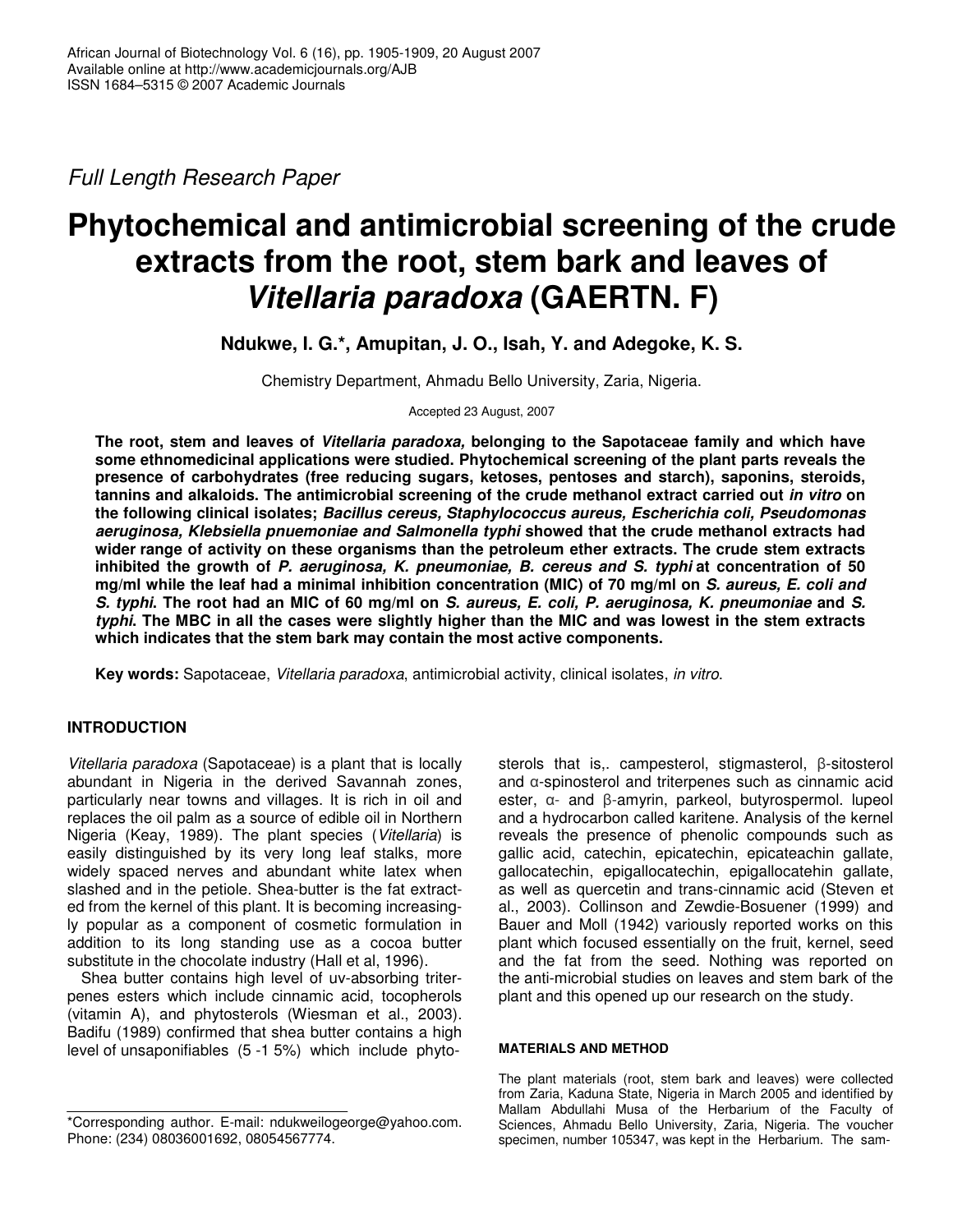les were air-dried, pulverized using wooden pestle and mortar and stored in polythene bags and kept away from moisture until needed for use.

## **Extraction procedure**

The air-dried pulverized plant materials (60 g each of root, stem bark and leaves) was packed in three soxhlet extractors and labeled accordingly. These were defatted using redistilled petroleum spirit (60 –  $80^{\circ}$ C) to yield 1.1 g (1.8%), 1.3 g (2.2%) and 0.7 g (1.2%) of fatty acids and their derivatives, respectively. These were then exhaustively and respectively extracted with redistilled methanol and concentrated in vacuo at 40°C using rotary evaporator to obtain 5.94 g (9.9%), 6.3 g (10.5%) and 5.7 g (9.7%) of crude methanol extracts respectively. The various crude extracts were later subjected to bioassay analyses.

#### **Phytochemical analysis of the plants material**

The various plant parts (root, stem bark and leaves) were screened for plant metabolites using the pulverized materials respectively. Standard techniques of Brain and Turner (1975) were employed in the phytochemical screening. These metabolites include carbohydrates, free reducing sugars, ketoses, pentoses, soluble starch, glycosides, steroidal aglycone, tannins, saponins, flavonoids and anthracene derivatives.

#### **Antimicrobial screening test**

Pure clinical isolates of *Salmonella pneumoniae, Vibrio cholerae, Staphylococcus aureus, Klebsiella Pneumoniae, Pseudomonas aeruginosa, Bacillus cereus, Escherichia coli* and *Salmonella typhi* obtained from the Faculty of Pharmaceutical Sciences, Ahmadu Bello University, Zaria were grown on a nutrient agar slant in bijou bottles in an incubator at 37°C for 24 h. Stock solutions of the respective plant extracts were prepared by initially dissolving 5 g of each methanol extract (root, stem bark and leaves) in 5 ml of DMSO to obtain stock solutions of concentration 1000 mg/ml each. From the stock solution, concentration of 200, 160, 120, 100, 80, 60, 20 and 10 mg/ml were prepared by serial dilution. The cork and bore diffusion method of Bauer et al. (1966) and Barry and Thornsberry (1985) were used in the anti-microbial screening. Inoculation of the prepared plates with the organism was done using a wire loop to transfer a strand of the organism into the plate followed by cross-streaking with the same wire loop to achieve uniform spread on the plate. A control was set up alongside using pure DMS0 for each strain of organism. The plates were incubated at 37°C for 24 h after which they were examined for zones of inhibition of growth.

#### **Determination of the minimum inhibitory concentration (MIC)**

The determination of the minimum inhibitory concentration (MIC) was carried out on the methanol extract because it showed more sensitivity against the growths of the test organisms. The medium was nutrient agar solution which was prepared according to the manufacturers standard of 28 g/1000 ml. In this case double strength was prepared by dissolving 28 g in 500 ml of distilled water which was swirled and mixed thoroughly by heating to allow uniform dissolution after which 5 ml of it was dispensed into 30 sets of universal bottles and sterilized in an autoclave at 121°C for 15 min. The agar was allowed to cool to 45°C and each graded solution was then mixed gently with molten double strength nutrient agar in a Petri-dish and allow to solidify for one hour. Extracts' con**Table 1.** Phytochemical screening of *Vitellarin paradoxa* root, stem bark and leaves.

| Phytochemical       | Root | <b>Stem bark</b> | Leaves |
|---------------------|------|------------------|--------|
| Carbohydrate        |      | $\div$           |        |
| Free reducing sugar |      |                  |        |
| Ketoses             |      |                  |        |
| Pentoses            |      |                  |        |
| Starch              |      |                  |        |
| Cardiac glycosides  |      |                  |        |
| Saponins            |      |                  |        |
| <b>Steroids</b>     |      |                  |        |
| Alkaloids           |      |                  |        |
| Flavonoids          |      |                  |        |
| Anthracene          |      |                  |        |

 $+=$  positive;  $=$  negative.

centrations of 100, 80, 60, 50, 40, 30, 10 and 0.5 mg/ml were prepared by serial dilution. Each plate was divided into six equal sections and labeled accordingly to correspond to six test organisms. Two 5 mm diameter paper discs (Whatman No.1) were placed aseptically into each labeled section of the plate using sterilized forceps. With an automatic micropipette, 0.1 ml of each bacterial suspension was taken and transferred aseptically and carefully into each appropriate pre-labeled paper disc on the agar plates. The plates were incubated for 24 h at  $37^{\circ}$ C after which they were observed for growths or death of the test organisms. The lowest concentration inhibiting growth was taken as the minimum inhibitory concentration (MIC).

#### **Determination of the minimum bactericidal concentration (MBC)**

This was carried out to know if the organisms could be killed completely or their growths could only be inhibited. Another 30 sets of plates of nutrient agar were prepared according to the manufacturers' standard and sterilized in an autoclave as earlier described. The paper discs in all the plates from the MIC tests were reactivated. Emphasis was mostly paid to the MIC plates and the preceding plates. The re-activation was done in a mixture of 0.5% egg lecithin and 3% Tween 80 solution in a test tube. The reactivated organisms were sub-cultured into appropriately labeled quadrants of the sterilized nutrient agar plates using wire loop into each test tube and streaking uniformly on the labeled quadrants. This was then incubated for 24 h at  $37^{\circ}$ C after which they were observed for growths. The MBC was the quadrant with the lowest concentration of the extract without growth.

## **RESULTS AND DISCUSSION**

The phytochemical screening of the root, stem bark and leaves of *Vitellaria paradoxa* revealed the presence of carbohydrates, simple reducing sugars, soluble starch, saponins, alkaloids and tannins in all the plant parts studied as shown in Table 1. The presence of saponins, tannins, alkaloids in all the plant parts studied (root, stem bark and leaves) calls for an in-depth study on the plant. The metabolites are of various pharmacological impor-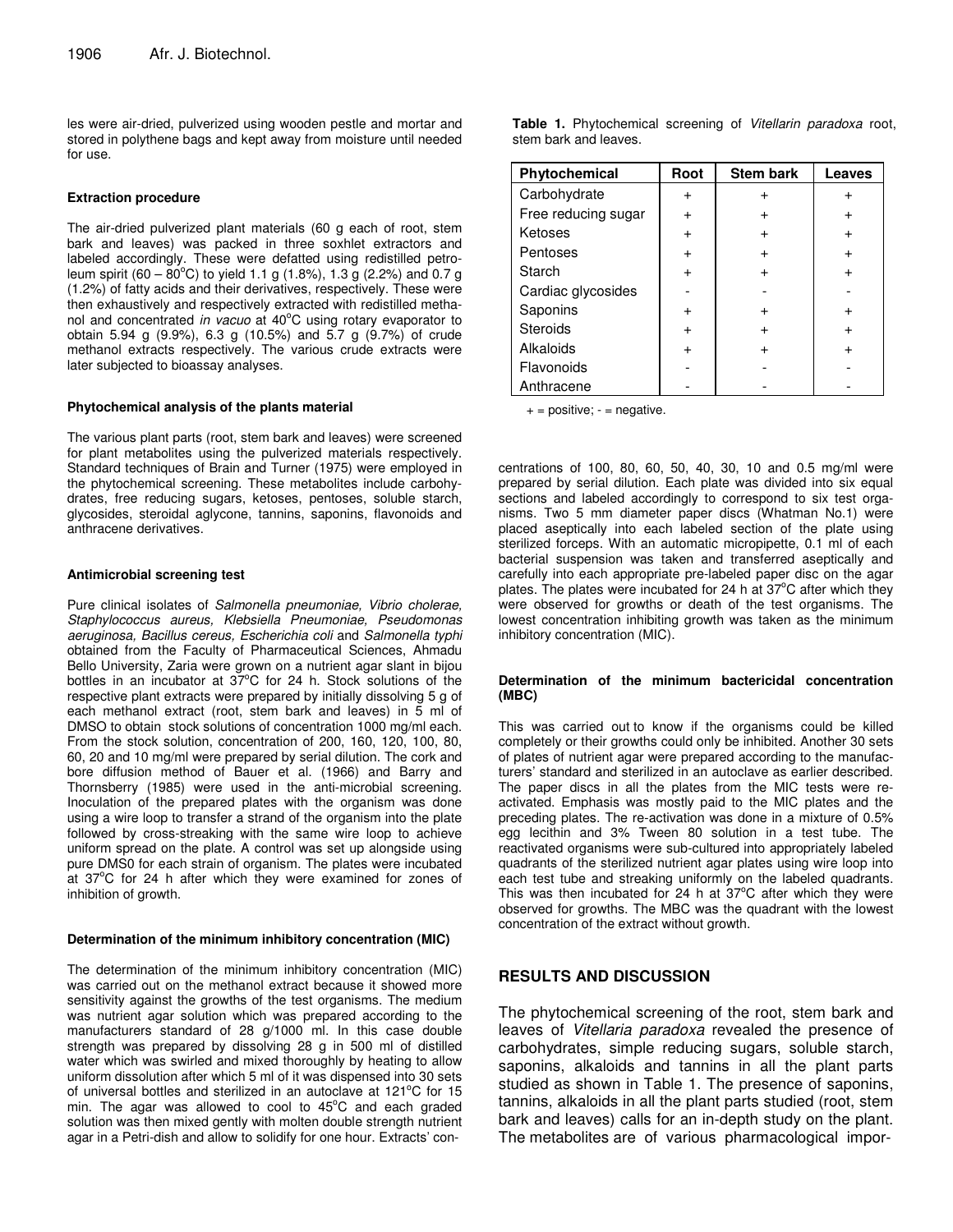|                        | Diameters of inhibition zones (mm) |                         |      |                          |             |      |  |  |  |
|------------------------|------------------------------------|-------------------------|------|--------------------------|-------------|------|--|--|--|
|                        |                                    | <b>Methanol extract</b> |      | Petroleum spirit extract |             |      |  |  |  |
| Test organism          | Leaf                               | <b>Stem</b>             | Root | Leaf                     | <b>Stem</b> | Root |  |  |  |
| Strep. Pneumoniae      | 19                                 | 19                      | 20   | 20                       | 11          | x    |  |  |  |
| Vibrio cholerae        | 17                                 | 25                      | 20   | x                        | x           | x    |  |  |  |
| Staph. aureus          | 16                                 | 17                      | 19   | 16                       | x           | 14   |  |  |  |
| Kleb. pneumoniae       | 15                                 | 17                      | 21   | 6                        | 12          | 11   |  |  |  |
| Ps. aeruginosa         | 15                                 | 20                      | 17   | 12                       | 10          | x    |  |  |  |
| <b>Bacillus cereus</b> | 17                                 | 30                      | 18   | 11                       | x           | 8    |  |  |  |
| E. coli                | 15                                 | 15                      | 17   | 14                       | 11          |      |  |  |  |
| Sal. typhi             | 17                                 | 17                      | 17   | 11                       | х           | Χ    |  |  |  |

**Table 2.** Antimicrobial screening of methanol and petroleum spirit extracts of *Vitellarin paradoxa* root, stem bark and leaves.

 $X = No$  inhibition.

**Table 3.** MIC of the methanol extracts of the leaves of *Vitellarin paradoxa*.

|                        | Concentration (mg/ml) of extract |                   |         |       |       |       |       |       |       |  |
|------------------------|----------------------------------|-------------------|---------|-------|-------|-------|-------|-------|-------|--|
| <b>Test organisms</b>  | 100                              | 80                | 70      | 60    | 50    | 40    | 20    | 10    | 0.5   |  |
| <b>Bacillus cereus</b> |                                  | $*$ <sub>--</sub> | $+ +$   | $+ +$ | $+ +$ | $+ +$ | $+ +$ | $+ +$ | $+ +$ |  |
| Staph aureus           |                                  |                   | $\star$ | $+ +$ | $+ +$ | $+ +$ | $+ +$ | $+ +$ | $+ +$ |  |
| E. coli                |                                  |                   | $\star$ | $+ +$ | $+ +$ | $+ +$ | $+ +$ | $+ +$ | $+ +$ |  |
| Pseudo aeruginosa      |                                  | $\star$           | $+ +$   | $+ +$ | $+ +$ | $+ +$ | $+ +$ | $+ +$ | $+ +$ |  |
| Kleb. Pneumoniae       |                                  | $\star$ - -       | $+ +$   | $+ +$ | $+ +$ | $+ +$ | $+ +$ | $+ +$ | $+ +$ |  |
| Salm. typhi            |                                  |                   | $\star$ |       | $+ +$ | $+ +$ | $+ +$ | $+ +$ |       |  |

Key  $* =$  MIC concentration;  $- =$  No growth;  $+ + =$  growth.

**Table 4.** MIC of the methanol extract of the stem of *Vitellarin paradoxa*.

| <b>Test organism</b> | Concentration (mg/ml) of extract |    |    |                      |                   |       |       |       |       |  |
|----------------------|----------------------------------|----|----|----------------------|-------------------|-------|-------|-------|-------|--|
|                      | 100                              | 80 | 70 | 60                   | 50                | 40    | 20    | 10    | 0.5   |  |
| B. cereus            |                                  |    |    |                      | $*$ <sub>--</sub> | $+ +$ | $+ +$ | $+ +$ | $+ +$ |  |
| S. aureus            |                                  |    |    | $\star$ <sub>-</sub> | $+ +$             | $+ +$ | $+ +$ | $+ +$ | $+ +$ |  |
| E. coli              |                                  |    |    | $*$ <sub>--</sub>    | $+ +$             | $+ +$ | $+ +$ | $+ +$ | $+ +$ |  |
| P. aeruginosa        |                                  |    |    |                      | $\sim$ $-$        | $+ +$ | $+ +$ | $+ +$ | $+ +$ |  |
| K. Pneumoniae        |                                  |    |    |                      |                   | $+ +$ | $+ +$ | $+ +$ | $+ +$ |  |
| S. typhi             |                                  |    |    |                      |                   | $+ +$ | $+ +$ | $+ +$ | $+ +$ |  |

 $* =$  MIC concentration;  $- =$  No growth;  $+ + =$  growth.

tances. Many triterpene saponins and their aglycones have been reported by Hostettmann and Martson (1995) as in Ndukwe et al. (2005) to have varied uses as antiulcerogenic, anti-inflamatory, fibrinolytic, antipyretic, analgesic and anti-edematous in action. The presence of saponin in this plant could be responsible for the traditional use of shea butter in the relaxation of muscles and in the treatment of sprains, wounds and colds as practiced generally in Nigeria.

The antimicrobial screening of the extract of the root, stem bark and leaves of this plant showed that the

methanol extracts are more active than the petroleum ether extracts as is seen in Table 2. This could be due to the presence of some very active bioactive substances in this fraction. The MIC results are presented in Tables 2 to 6. The crude extract of the stem inhibited and fully prevented the growths of *B. cereus, P. aeruginosa, K. pnemoniae* and *S. typhi* at a concentration of 50 mg/ml as recorded in Tables 2, 4 and 8 while the extract from the leaf is minimal at 70 mg/ml against *S. aureus, E. coli* and *S. typhi* (Table 3) and the MIC for the root is 60 mg/ml against *S. aureus, E. coli, P. aeruginosa, K. pneu-*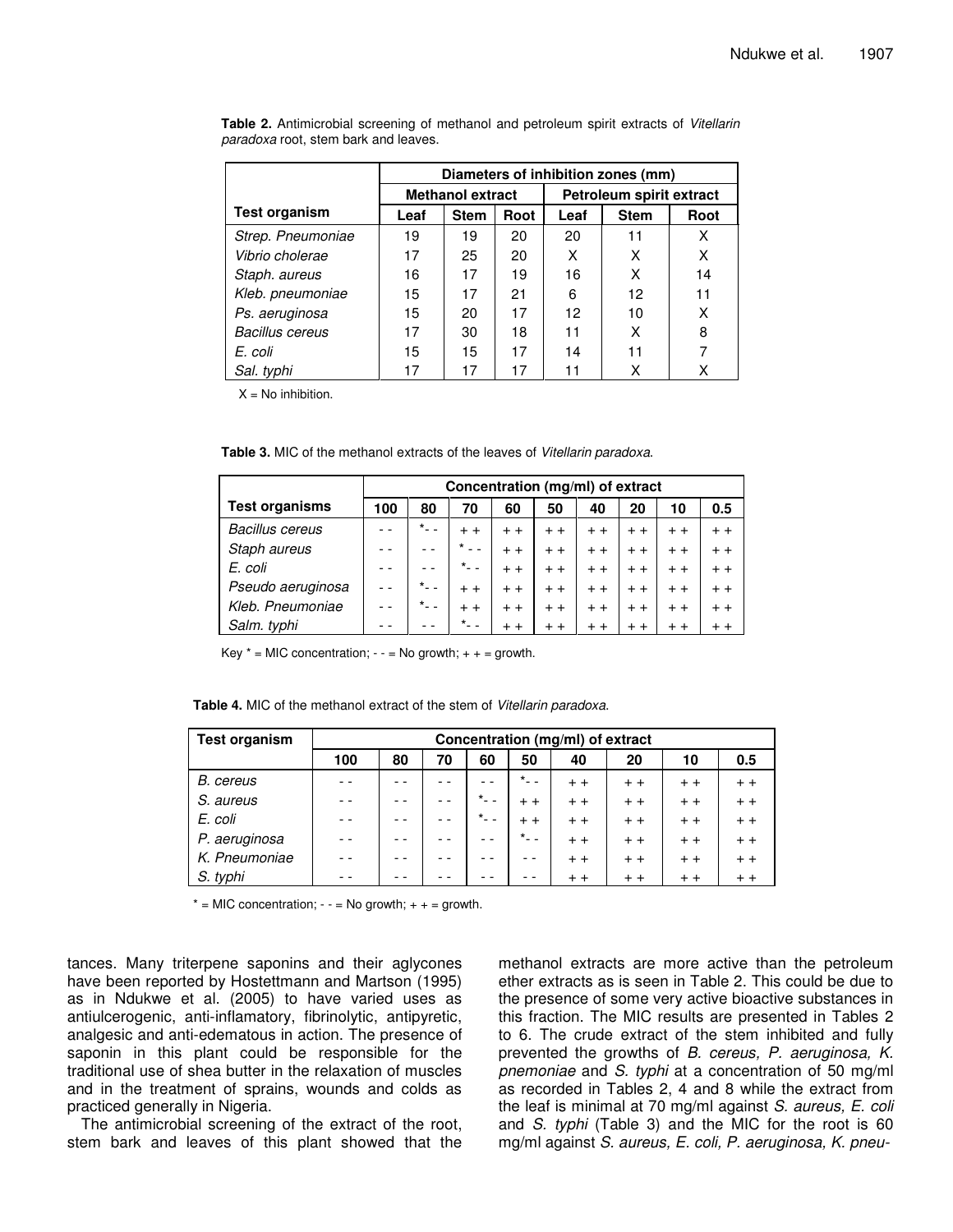|                        | Concentration (mg/ml) of extract |           |      |                    |         |       |       |       |       |  |
|------------------------|----------------------------------|-----------|------|--------------------|---------|-------|-------|-------|-------|--|
| <b>Test organism</b>   | 100                              | 80        | 70   | 60                 | 50      | 40    | 20    | 10    | 0.5   |  |
| <b>Bacillus cereus</b> |                                  | $\star$ . | $++$ | $^{++}$            | $^{++}$ | $+ +$ | $+ +$ | $+ +$ | $+ +$ |  |
| Staph aureus           |                                  |           |      | $*$ $-$            | $+ +$   | $+ +$ | $+ +$ | $+ +$ | $+ +$ |  |
| E. coli                |                                  |           |      | $*$ <sub>-</sub> - | $+ +$   | $+ +$ | $+ +$ | $+ +$ | $+ +$ |  |
| Pseudo aeruginosa      |                                  |           |      | $*$ <sub>--</sub>  | $+ +$   | $+ +$ | $+ +$ | $+ +$ | $+ +$ |  |
| Kleb. Pneumoniae       |                                  |           |      | $*$ <sub>--</sub>  | $+ +$   | $+ +$ | $+ +$ | $+ +$ | $+ +$ |  |
| Salm. typhi            |                                  |           |      | $*$ $-$            | $+ +$   | $+ +$ | $+ +$ | $+ +$ | $+ +$ |  |

**Table 5.** MIC of the methanol extract of the root of *Vitellarin paradoxa*.

 $* =$  MIC concentration;  $- =$  No growth;  $+ + =$  growth.

**Table 6.** Summary of MIC of the methanol extract of *Vitellarin paradoxa* root, stem bark and leaves.

|                        | Minimum inhibitory concentration (MIC, mg/ml) |             |      |  |  |  |  |  |  |
|------------------------|-----------------------------------------------|-------------|------|--|--|--|--|--|--|
| Test organism          | Leaf                                          | <b>Stem</b> | Root |  |  |  |  |  |  |
| <b>Bacillus cereus</b> | 80.0                                          | 50.0        | 80.0 |  |  |  |  |  |  |
| Staph aureus           | 70.0                                          | 60.0        | 60.0 |  |  |  |  |  |  |
| E. coli                | 70.0                                          | 60.0        | 60.0 |  |  |  |  |  |  |
| Pseudo aeruginosa      | 80.0                                          | 50.0        | 60.0 |  |  |  |  |  |  |
| Kleb. Pneumoniae       | 80.0                                          | 50.0        | 60.0 |  |  |  |  |  |  |
| Salm. typhi            | 70.0                                          | 50.0        | 60.0 |  |  |  |  |  |  |

**Table 7.** MBC of the methanol extract of the leaf of *Vitellarin paradoxa*.

|                        | Concentration (mg/ml) of extract |                      |         |       |         |       |       |       |       |  |
|------------------------|----------------------------------|----------------------|---------|-------|---------|-------|-------|-------|-------|--|
| <b>Test organism</b>   | 100                              | 80                   | 70      | 60    | 50      | 40    | 20    | 10    | 0.5   |  |
| <b>Bacillus cereus</b> | $\star$ <sub>-</sub>             | $+ +$                | $^{++}$ | $++$  | $^{++}$ | $+ +$ | $+ +$ | $+ +$ | $+ +$ |  |
| Staph aureus           | $ -$                             | $*$ <sub>-</sub> $-$ | $++$    | $++$  | $+ +$   | $+ +$ | $+ +$ | $+ +$ | $+ +$ |  |
| E. coli                |                                  | $*$ <sub>-</sub> -   | $+ +$   | $+ +$ | $+ +$   | $+ +$ | $+ +$ | $+ +$ | $+ +$ |  |
| Pseudo aeruginosa      | $\star$ .                        | $+ +$                | $+ +$   | $+ +$ | $+ +$   | $+ +$ | $+ +$ | $+ +$ | $+ +$ |  |
| Kleb. Pneumoniae       | $*$ <sub>-</sub> -               | $+ +$                | $+ +$   | $+ +$ | $+ +$   | $+ +$ | $+ +$ | $+ +$ | $+ +$ |  |
| Salm. typhi            | $*$ <sub>-</sub> -               | $+ +$                | $+ +$   | $+ +$ | $+ +$   | $+ +$ | $+ +$ | $+ +$ | $+ +$ |  |

 $* = \text{MBC concentration}, - = \text{No growth}, + + = \text{growth}$ 

**Table 8.** MBC of the methanol extract of the stem of *Vitellarin paradoxa*.

|                        | Concentration (mg/ml) of extract |    |          |                   |       |       |       |       |       |  |
|------------------------|----------------------------------|----|----------|-------------------|-------|-------|-------|-------|-------|--|
| <b>Test organism</b>   | 100                              | 80 | 70       | 60                | 50    | 40    | 20    | 10    | 0.5   |  |
| <b>Bacillus cereus</b> |                                  |    |          | $*$ <sub>--</sub> | $++$  | $+ +$ | $+ +$ | $+ +$ | $+ +$ |  |
| Staph aureus           |                                  |    | $*_{--}$ | $^{++}$           | $+ +$ | $+ +$ | $+ +$ | $+ +$ | $+ +$ |  |
| E. coli                |                                  |    | $*_{--}$ | $+ +$             | $+ +$ | $+ +$ | $+ +$ | $+ +$ | $+ +$ |  |
| Pseudo aeruginosa      |                                  |    |          | $x_{\rm max}$     | $+ +$ | $+ +$ | $+ +$ | $+ +$ | $+ +$ |  |
| Kleb. Pneumoniae       |                                  |    |          | $x_{\rm max}$     | $+ +$ | $+ +$ | $+ +$ | $+ +$ | $+ +$ |  |
| Salm. typhi            |                                  |    |          | $*_{--}$          | $+ +$ | $+ +$ | $+ +$ | $+ +$ | $+ +$ |  |

 $* = \text{MBC concentration}; - = \text{No growth}; + + = \text{growth}.$ 

*monia* and *S. typhi* as recorded in Table 5. The MBC (Tables 7 to 10) generally showed slightly higher concentrations than that of the MIC and the methanol

extracts could completely exterminate the test organisms from growing. The MBC was lowest in the stem extract which indicates that the stem bark contains the highest